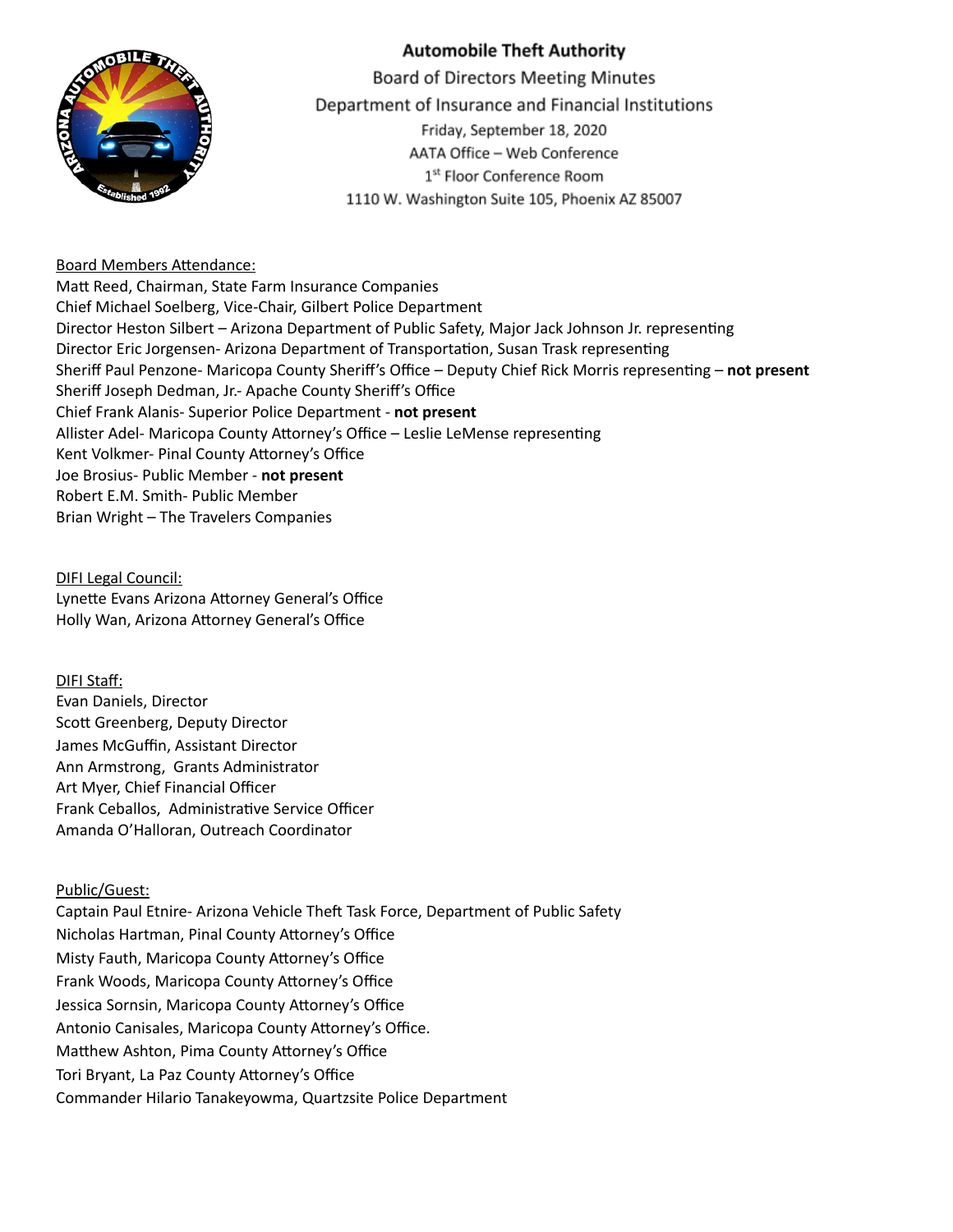### I. CALL TO ORDER AND ROLL CALL

- Vice-Chairman Soelberg called the meeting to order at 10:00 am.
- II. AATA Board Chairman's Report- Review, Considerations, and Possible Action
	- Vice-Chairman Soelberg asked the Board for nominations for the position of ATA Board Chairman.
		- o Mr. Robert Smith nominated Vice-Chairman Soelberg for the position of ATA Board Chairman.
		- o Mr. Matt Reed seconded the nomination.
		- $\circ$  No further nominations were provided.
	- Vice-Chairman Soelberg asked the Board for a motion to vote on the position of ATA Board Chairman.
		- $\circ$  Mr. Volkmer motioned to vote Vice-Chairman Soelberg for the position of ATA Board Chairman.
			- o Mr. Robert Smith seconded the motion.
			- o The vote passed (9-0).
	- Chairman Soelberg asked the Board for nominations for the position of ATA Board Vice-Chairman.
		- o Mr. Robert Smith nominated Mr. Kent Volkmer for the position of ATA Board Vice-Chairman.
		- o Mr. Matt Reed seconded the nomination.
		- $\circ$  No further nominations were provided.
	- Chairman Soelberg asked the Board for a motion to vote on the position of ATA Board Vice-Chairman.
		- $\circ$  Mr. Robert Smith motioned to vote Mr. Volkmer for the position of ATA Board Vice-Chairman.
		- o Mr. Brian Wright seconded the motion.
		- o The vote passed (9-0).
	- Chairman Soelberg asked the Board for a volunteer to take the position Chairman over the Legislative Subcommittee.
		- o Mr. Robert Smith volunteered for the position.
		- $\circ$  Chairman Soelberg motioned to vote Mr. Robert Smith as Chairman over the Legislative Subcommittee.
		- $\circ$  Mr. Volkmer seconded the motion.
		- o The vote passed (9-0).
	- Chairman Soelberg asked the Board for a motion to approve the June 19th, 2020 Board meeting minutes as presented.
		- $\circ$  Mr. Reed motioned to approve the June 19th, 2020 meeting minutes.
		- o Mr. Robert Smith seconded the motion.
		- o The vote passed (9-0).
		- Review, consideration, and possible action on March 13th, 2020 Board meeting minutes
			- $\circ$  Chairman Soelberg asked the Board for a motion to approve the June 19th, 2020 Board meeting minutes as presented.
				- a) Mr. Reed motioned to approve the June 19th, 2020 meeting minutes.
				- b) Mr. Robert Smith seconded the motion.
				- c) The vote passed (9-0).
- III. AATA Director's Report- Review, consideration, and possible action
	- **Board Vacancies** 
		- o Assistant Director McGuffin gave an update and status on ATA Board vacancies. There are two vacancies on the ATA Board, one insurance representative position, and one public member.
		- o Assistant Director McGuffin advised the Board on Sept 1st, he met with the Director and Deputy Director of the Arizona Boards and Commissions.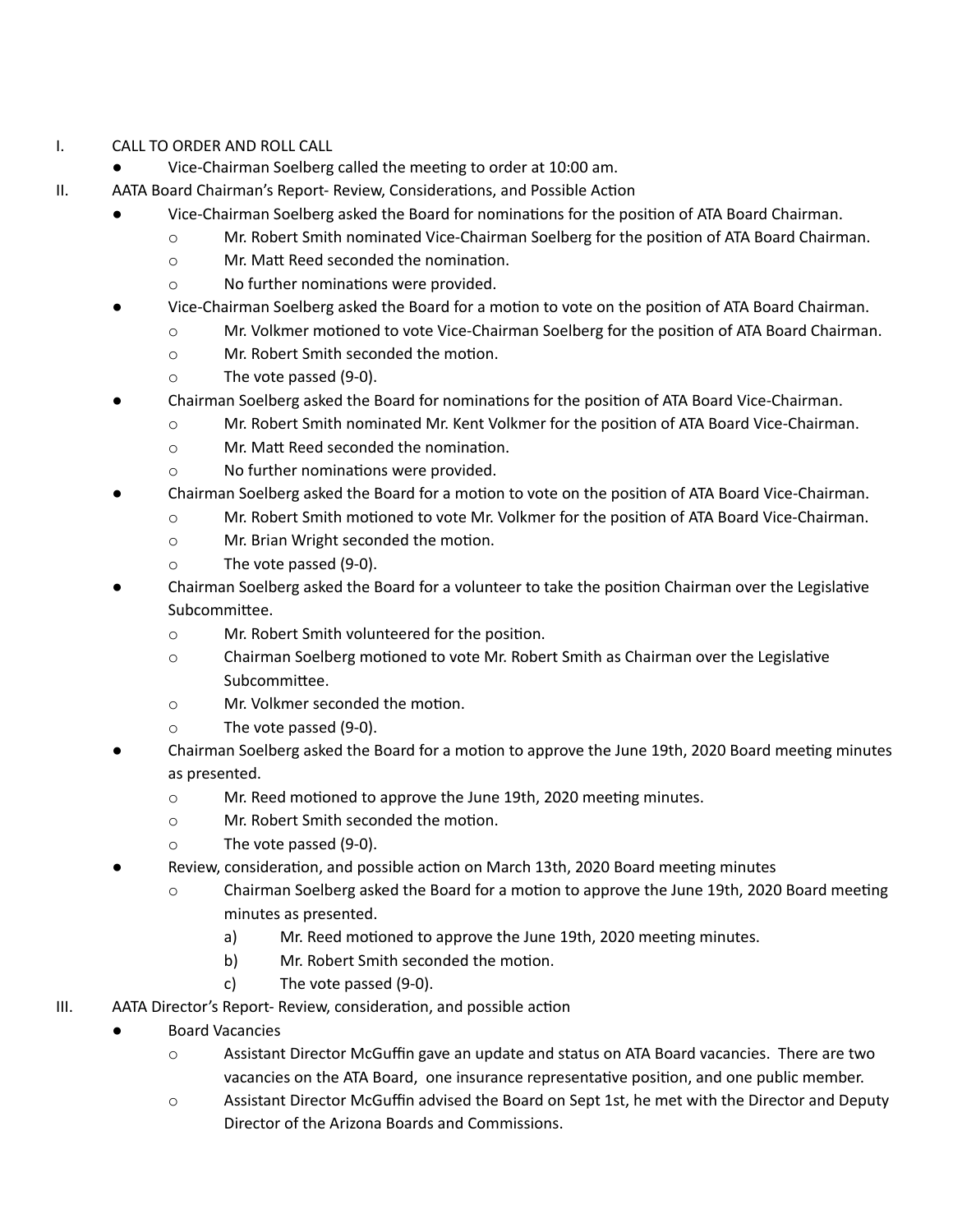- $\circ$  The Boards and Commissions Director advised one application for the public member and the insurance representative have been received. They have requested that the ATA solicit the insurance industry for more submissions for the vacant insurance Board representative to have a larger pool to select from.
- Status of Budget Issue Submission
	- $\circ$  Assistant Director McGuffin advised the Board a budget issue has been submitted to the Director and Deputy Director of the Department of Insurance and Financial Institutions (DIFI) as per protocol under the consolidation effective July 1st, 2020. The budget concerns reflect the Department of Public Safety (DPS) Task Force Grant affecting salaries and vehicle replacements.
		- a) Mr. Volkmer requested to know the difference between what is allocated to the DPS Vehicle Theft Task Force and monies needed to be fully staffed.
		- b) Assistant Director McGuffin advised \$433,000.00 was requested to cover the salaries of the DPS Vehicle Theft Task Force. Assistant Director McGuffin informed the Board the Vehicle Theft Task Force has not been filling vacancies in order to make payroll.
		- c) Deputy Director Greenberg advised the Board the dollar amount requested was \$433,700.00 for salaries and \$625,000.00 to cover the replacement of vehicles needed for the Vehicle Theft Task Force.
	- o Assistant Director McGuffin advised that both the Director and Deputy Director took this information to their meeting with the Office of Strategic Planning and Budget with other DIFI requests to be added to the Executive Budget Submission.
		- a) The ATA budget issue was not included in the Executive Budget Submission. The DPS commander over the Vehicle Theft Task Force was informed of this update.
- Adding Location to Stolen Vehicle File
	- o Assistant Director McGuffin advised the Board that \$65,000 was transferred over to DPS, in accordance with a previously approved grant and interagency service agreement, prior to the end of the fiscal year. These monies have been allocated towards the addition of a location field to the Stolen Vehicle File. The vendor who has been contracted for this update is currently working on a separate, more pressing issue for DPS and this update has been delayed.
- Stolen Vehicle Database Update
	- o Assistant Director McGuffin advised the Board of discrepancies found within the 2019 master verified stolen vehicle file, produced by DPS. With the assistance of the Superior Police Department, Wickenburg Police Department, and Casa Grande Police Department, who each provided their verified stolen vehicles from 2019 and year to date total for 2020, the ATA staff was able to locate only 56 of 165 vehicles that should have been listed on the DPS master verified stolen list. This issue was shared with DPS and they advised the matter would be looked into.
- Contract Compliance Review Update
	- o Assistant Director McGuffin advised the Board the pilot contract compliance review with Maricopa County Attorney's Office (MCAO) has been beneficial in identifying that some of the ATA questions were not as precise or clearly defined as they needed to be. Through further discussions with MCAO, the information sought was received and the pilot review was completed. Assistant Director McGuffin announced that MCAO was found to be in full compliance with the grant contract.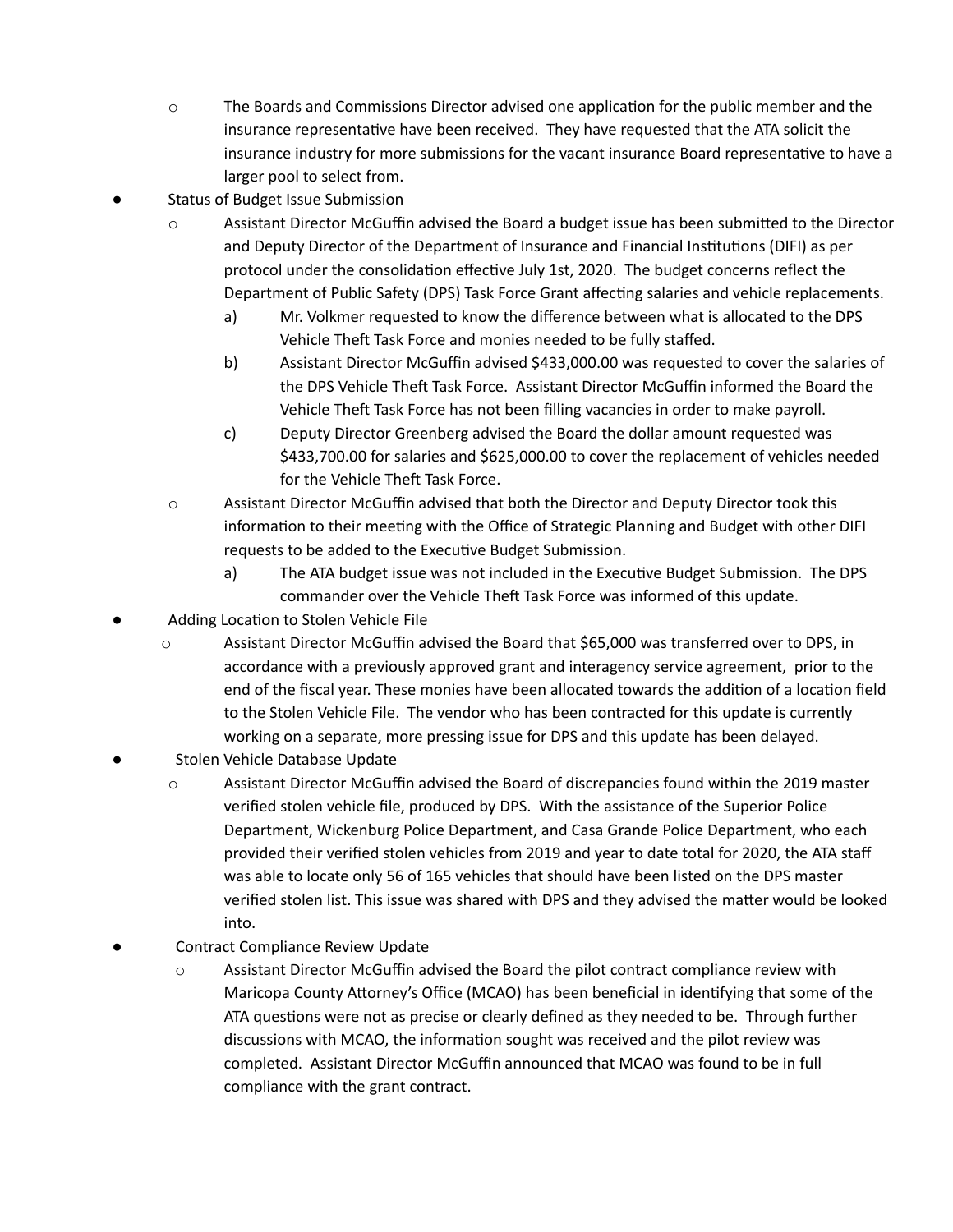- $\circ$  Assistant Director McGuffin advised the identified questions of concern are being reviewed and amended so the staff may move forward with future contract reviews.
- o Chairman Soelberg asked if the contract compliance review would apply to all grants or just vertical prosecution.
	- a) Assistant Director McGuffin advised the Board all ATA grants may be subjected to an ATA contract compliance review with the exception of the DPS Vehicle Theft Task Force grant. Assistant Director McGuffin advised due to the size and complexity of the DPS Vehicle Theft Task Force grant, staff felt it would be better to seek outside services to perform this task.
- AZ. DIFI Director, Evan Daniels- Introduction & Remarks
	- o Director Daniels introduced himself to the ATA Board.
	- $\circ$  Director Daniels advised the intention and expectation is that while the ATA is now a part of DIFI, DIFI is also a part of ATA. The ATA staff and the rest of DIFI will remain dedicated to the existing ATA mission and goals.
- IV. AATA Financial Update, Discussion, and Possible Action
	- AATA Financial Report for the fiscal year ending August 31, 2020.
		- o Mr. Myer presented the AATA Financial Report and the transfer of funds from AATA accounts to DIFI accounts.
	- FY'21 (Projected) Spending Plan Updated
		- o Mr. Myer presented the projected FY'21 Spending Plan.
		- $\circ$  Mr. Myer advised that the first quarter collection yielded a 1.3% increase over what was projected.
		- $\circ$  Mr. Myer advised that this collection has been the largest collection to date.
		- $\circ$  Mr. Myer advised that due to a canceled conference, the non appropriated SIMS fund has a balance of \$1,432.00.
		- o Mr. Myer has asked for the Board to approve the spending plan as presented.
		- $\circ$  Chairman Soelberg asked the Board for a motion to approve the FY'21 spending plan as presented.
			- a) Vice-chair Volkmer motioned to approve the spending plan as presented.
			- b) Mr. Reed seconded the motion.
			- c) The vote passed unanimously (9-0).
	- New Revenue Collection Process- NAIC OPTins.
		- $\circ$  Mr. Myer advised the Board that the ATA will be moving the next assessment collections to the OPTins system currently used within DIFI for premium tax collections.
	- Annual CPA Audit Update
		- $\circ$  Mr. Myer advised that the first draft of the audit has been completed. The second draft is scheduled to be completed at the end of October, with the final copy scheduled to be completed and presented at the November meeting.
		- o Mr. Myer advised the total cost for the audit is \$8,000 and will be paid in December.
- V. AATA Public Awareness & Grant Programs Report General Update, Discussion, and Possible Action
	- **FY'21 Grant Programs** 
		- $\circ$  Ms. Armstrong mentioned and confirmed that the first contract compliance review with MCAO had been completed.
		- $\circ$  Ms. Armstrong advised that first-quarter payments are being processed at this time.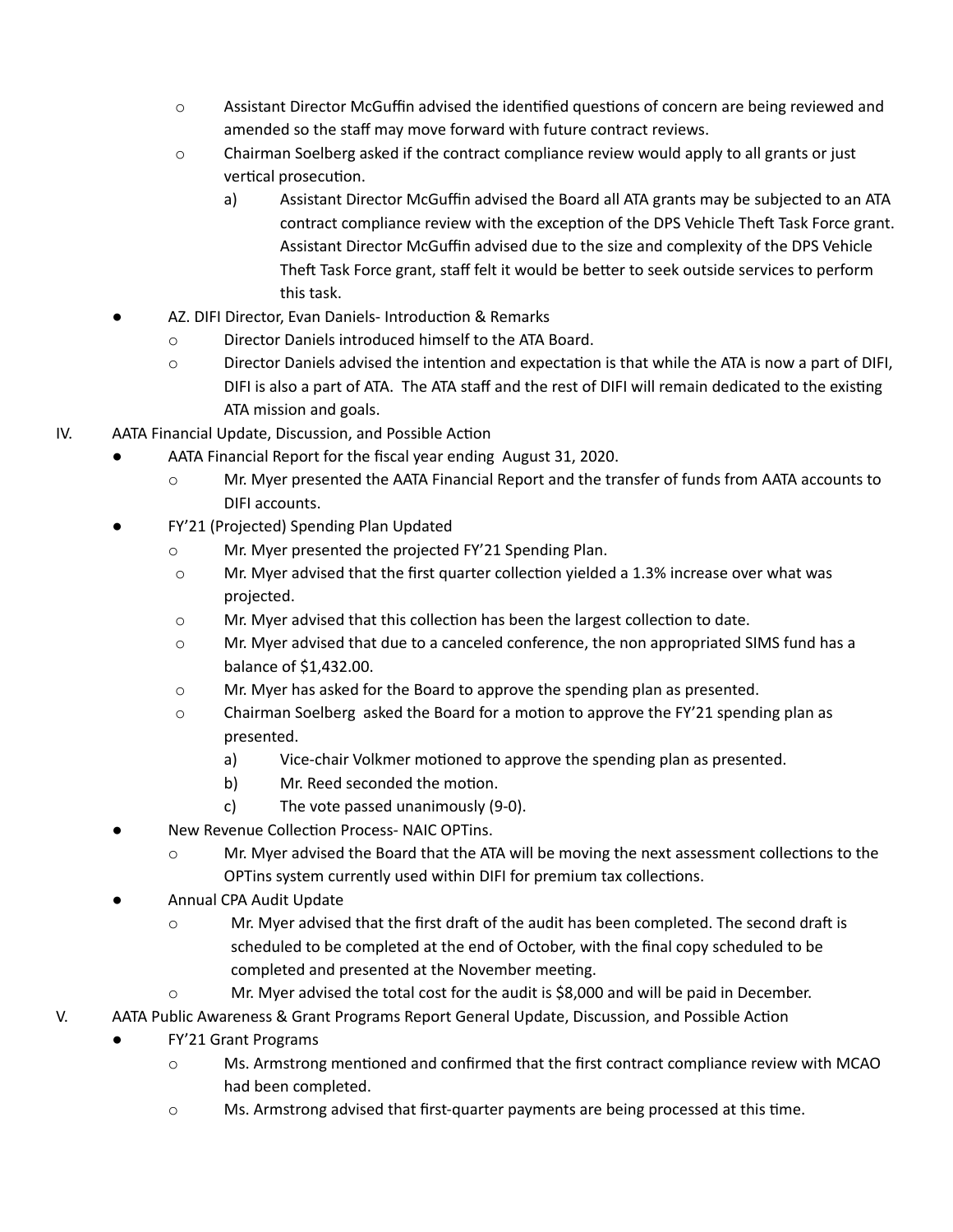- $\circ$  Ms. Armstrong advised that staff have been attending the NAIC Insurance Summit on insurance fraud trends and owner give-up trends.
- Auto Theft Prevention Campaigns, Events & Trainings
	- $\circ$  Ms. Armstrong advised the Board that information regarding the Gilbert PD public awareness grant final report was sent out in the meeting documentation.
	- o Ms. Armstrong advised of an upcoming free shred event sponsored by the Arizona Crime Prevention Association and Gilbert PD.
	- o Ms. Armstrong introduced Corporal Tanakeyowma with the Quartzsite Police Department.
		- a) Corporal Tanakeyowma advised the Board of the repairs to the ATA-funded license plate reader (LPR) have been completed and the reader is again in use. He advised that a good portion of the LPR hits received are coming off of rental vehicles that were reported stolen but were in fact rented out on legitimate business.
		- b) Corporal Tanakeyowma advised that he was involved in an officer-involved shooting and pursuit with a suspect driving a stolen vehicle. This suspect was known for making false purchases of the vehicles, producing fake drivers licenses, and domestic violence. Three stolen vehicles were recovered from the suspect's possession.
		- c) Corporal Tanakeyowma has seen an increase in recoveries of watercraft and trailers in their district, with some of those coming out of Blythe, California.
- VI. Law Enforcement Subcommittee Report, Discussion, and Possible Action
	- Chairman Soelberg- No Update.
- VII. Public Awareness Subcommittee Report, Discussion, and Possible Action
	- Mr. Robert E. Smith No Update.
- VIII. Legislative Subcommittee Report, Discussion, and Possible Action
	- Mr. Reed- No Update.
- IX. Vertical Prosecution Subcommittee & Auto Theft Prosecutors Report, Discussion, and Possible Action
	- General subcommittee update on vertical prosecution programs, auto theft cases/outcomes
		- $\circ$  Ms. LeMense, with Maricopa County Attorney's Office (MCAO), advised that Ms. Fauth and Ms. Sornsin conducted a few auto theft training classes within MCAO and Arizona Prosecuting Attorneys' Advisory Council (APAAC). The topics covered were auto theft charging and how to prosecute auto theft cases.
		- $\circ$  Mr. Ashton, with Pima County Attorney's Office, gave the Board an update involving one suspect being held without bond on six different cases. Many of these cases involve the Vehicle Theft Task Force.
		- $\circ$  Mr. Hartman, with the Pinal County Attorney's Office, advised the Board of several cases currently being prosecuted out of their office. One such case involves a twenty-two year-old subject and his sixteen-year-old brother, an accomplice, who went to the home of an alleged friend, a twelve-year-old boy. The boy would later be tied up, placed in a closet while the subjects ransacked the house and stole a vehicle.
		- $\circ$  Ms. Bryant, with LaPaz County Attorney's Office, advised she is also seeing an increase of unlawful flights as a secondary charge, as well as an increase of rental vehicles being stolen. The majority of her cases are involving suspects with prior drug convictions using the vehicles as a temporary shelter.
- X. General Update, Report on Task Force Activities
	- o Captain Etnire advised the Board of some personnel changes.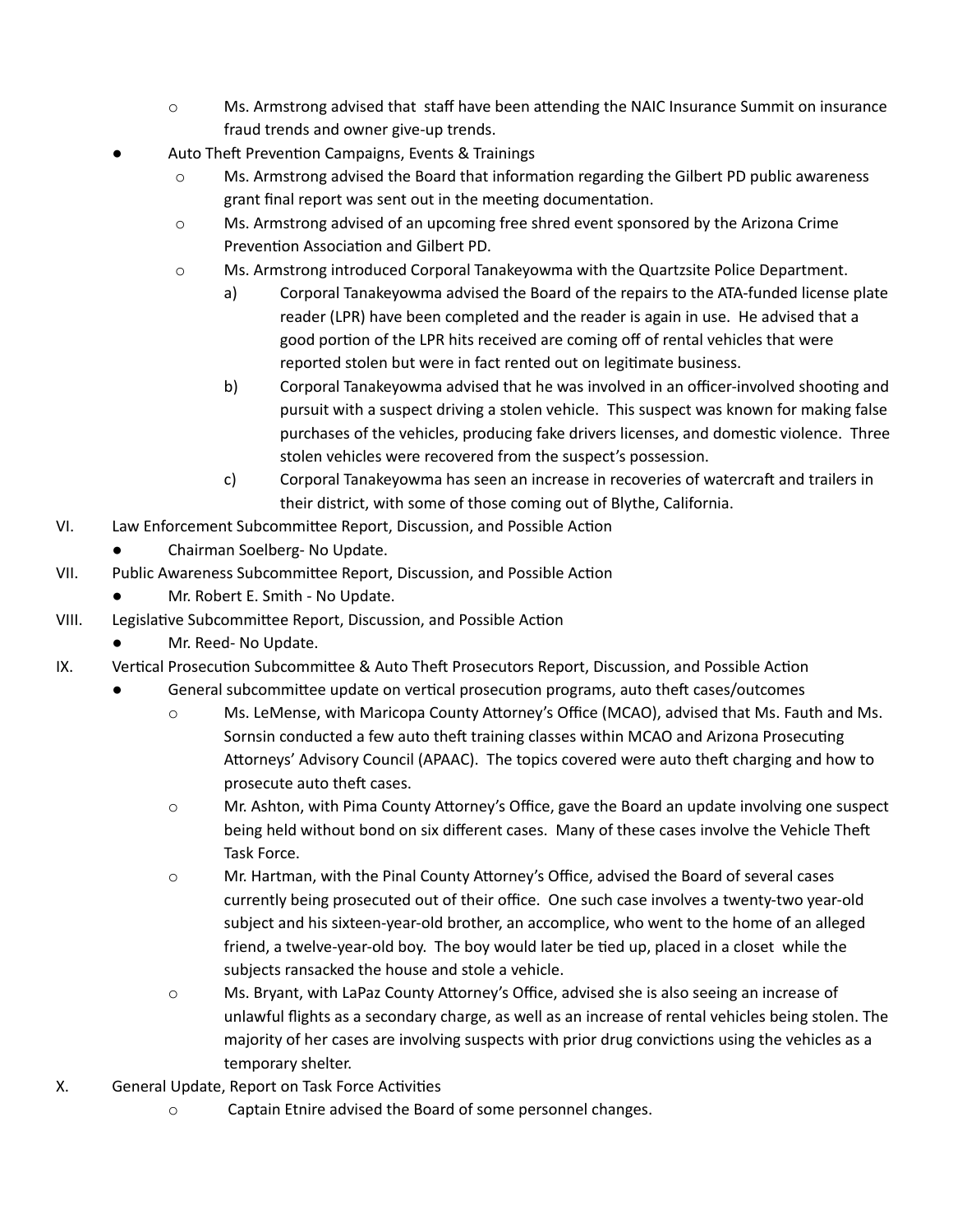- o Since June 19th the Task Force has recovered 395 stolen vehicles with an approximate value of 5.7 million dollars. This is in addition to making 98 arrests, writing and serving 16 search warrants, recovering 18 weapons, and responding to 164 requests for assistance. Also recovered during this time frame was 42 pounds of marijuana and \$35,000 in currency.
- $\circ$  Since January the task force has recovered 1,010 stolen vehicles with an approximate value of 14.1 million dollars. They have made 219 arrests, written and served 68 search warrants, recovered 49 weapons, and responded to 1,245 requests for assistance.
- $\circ$  Captain Etnire advised the Board the Task Force attended two different trainings on less than lethal options to minimize the use of force as suspects are taken into custody.
- o Captain Etnire gave a brief summarization of several of the cases the Vehicle Theft Task participated in since the last Board meeting.
- o Captain Etnire advised that stolen vehicles from rental companies are increasing and are aggravated by the lack of inventory controls some of the rental companies have in place.
- XI. Call to the Public
	- No reply.
- XII. Reports on current events, matters or Board procedure, requests, and items for future agenda:
	- No update.
- XIII. Adjournment
	- Meeting adjourned.

Dated this \_\_\_\_\_ day of \_\_\_\_\_\_\_\_\_\_\_\_\_\_\_\_\_\_\_\_\_\_\_\_\_\_, 2020.

Arizona Automobile Theft Authority

 $\mathsf{By:}$ 

Chief Michael Soelberg, ATA Chairman